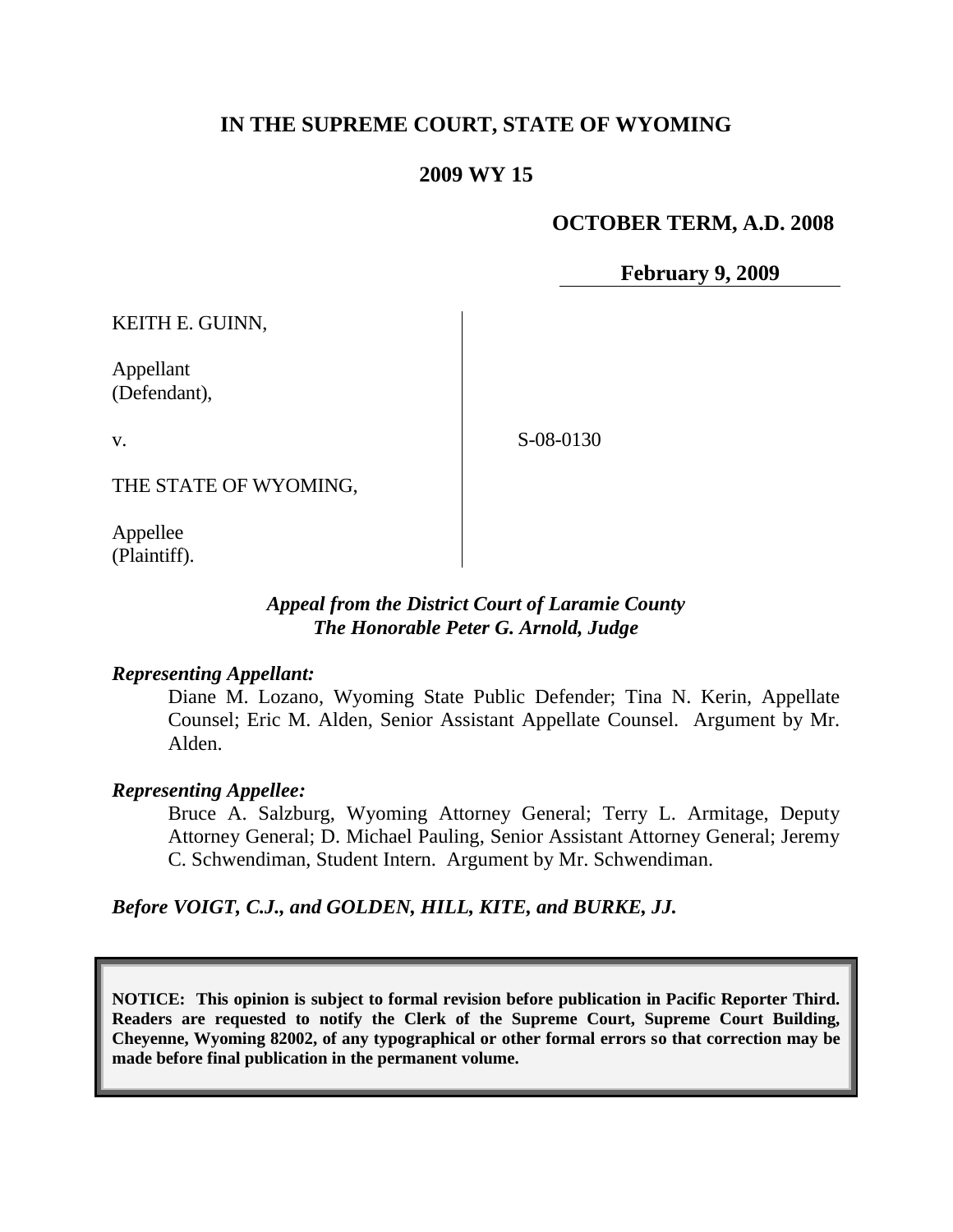# **VOIGT, Chief Justice.**

[¶1] The appellant was convicted by a jury of third-degree sexual assault. He complains on appeal that, in imposing sentence, the district court improperly punished him for exercising his right to a jury trial. Because the record reflects that such may have occurred, we affirm the conviction, but reverse the sentence and remand for a new sentencing hearing.

# **ISSUE**

[¶2] Did the district court improperly punish the appellant for exercising his constitutional right to a jury trial?

# **STANDARD OF REVIEW**

[¶3] Because there was no objection below, we review this issue for plain error. To prove plain error, the appellant must prove (1) the record clearly reflects the alleged error; (2) a clear and unequivocal rule of law was violated; and (3) the violation adversely affected a substantial right of the appellant to his material prejudice. *Pendleton v. State*, 2008 WY 36, ¶ 8, 180 P.3d 212, 215 (Wyo. 2008).

## **FACTS**

[¶4] The appellant was charged with third-degree sexual assault for having sexual contact with a nine-year-old girl, in violation of Wyo. Stat. Ann. § 6-2-304(a)(ii) (LexisNexis 2003). He was bound over to district court, where he was arraigned on March 12, 2007. A jury trial was scheduled for June 19, 2007. After a scheduling conference, the matter was re-set for a change-of-plea hearing. Prior to the hearing date, however, the appellant filed a document entitled "Motion to Strike Re-Arraignment and Set Matter for Jury Trial." The appellant was convicted after a three-day jury trial that began September 4, 2007.

[¶5] The appellant appeared for sentencing on January 2, 2008. The maximum penalty for third-degree sexual assault under the statute then applicable was imprisonment for not more than fifteen years. Wyo. Stat. Ann. §  $6-2-306(a)(iii)$  (LexisNexis 2003).<sup>1</sup> The appellant received a sentence of eight to ten years. He now contends that the district court imposed that sentence at least in part to punish him for going to trial, rather than pleading guilty. He bases that contention upon the highlighted portion of the following comments made by the district court in imposing the sentence:

<sup>1</sup> Wyoming's sexual assault statutes have since been amended and re-codified. *See* Wyo. Stat. Ann. §§ 6-2-301 *et. seq.* (LexisNexis 2007).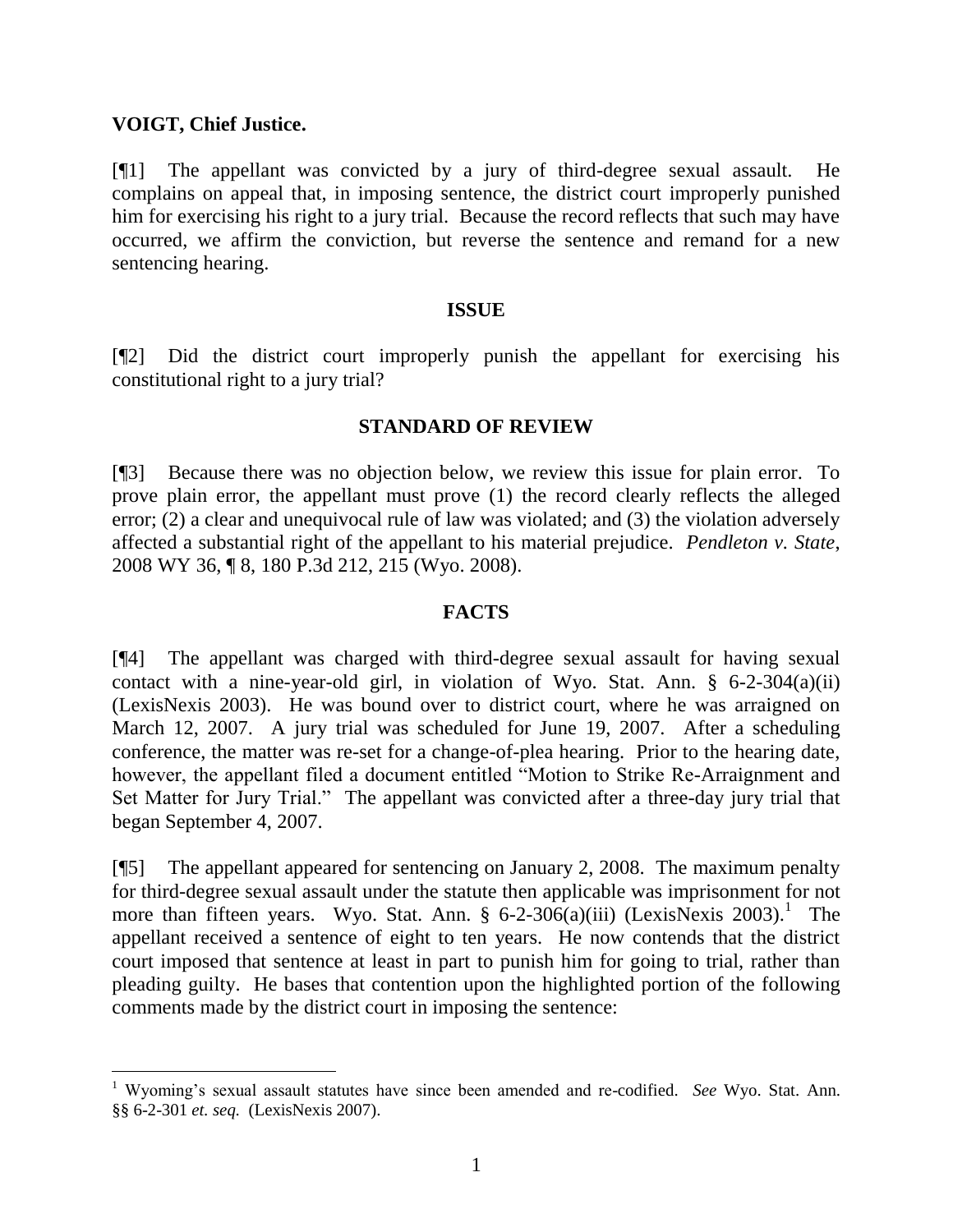I know that generally speaking when I arrive at a sentence for someone [who has] pled guilty, I take into account the acceptance of responsibility. I take into account the saving of the effort that the guilty plea represents to the state. I take into account the saving of anxiety of witnesses who would otherwise be expected to testify if a defendant does not plead guilty. I take those things into account when I arrive at a sentence for someone who pleads guilty.

*I think the corollary to that benefit to someone who pleads guilty is someone who does not plead guilty, someone who does not accept responsibility, somebody who one disregards the impact of stepping up into this witness stand and appearing in a courtroom [full] of strangers, appearing in a courtroom in front of somebody the jury determined had victimized that child. I think it's appropriate for me to take all of those things into consideration.*

(Emphasis added.)

#### **DISCUSSION**

[¶6] The first element of plain error is readily met because the record clearly discloses what was said at the sentencing hearing. The second element is also met in that there is a clear rule of law allowing courts to grant leniency in sentencing to someone who has acknowledged guilt by pleading guilty, but forbidding courts from penalizing or punishing someone who has exercised his or her constitutional right to a jury trial. *Frederick v. State*, 2007 WY 27, ¶ 27, 151 P.3d 1136, 1145 (Wyo. 2007); *Furtado v. State*, 623 P.2d 770, 774 (Wyo. 1981). In other words, the clear rule of law is that the first quoted paragraph was proper; the second was not.

[¶7] The State contends that the appellant cannot prove that he was prejudiced by this error because the record shows that the district court considered other factors, including the appellant's previous conviction, the harm done to the young victim, the apparent failure of previous counseling, and the need to protect other potential victims. While there is certainly some truth to the State's position, we simply cannot ignore the fact that the district court positively declared at sentencing that it was appropriate to consider the fact that the appellant chose to go to trial. At the very least, the record certainly leaves open the possibility that the district court's sentencing decision was based in part upon that consideration. Courts simply may not punish defendants for the exercise of constitutional rights. *North Carolina v. Pearce*, 395 U.S. 711, 725, 89 S.Ct. 2072, 2080, 23 L.Ed.2d 656 (1969), o*verruled on other grounds by Alabama v. Smith*, 490 U.S. 794, 109 S.Ct. 2201, 104 L.Ed.2d 865 (1989). *Cf. Minnesota v. Murphy*, 465 U.S. 420, 434,